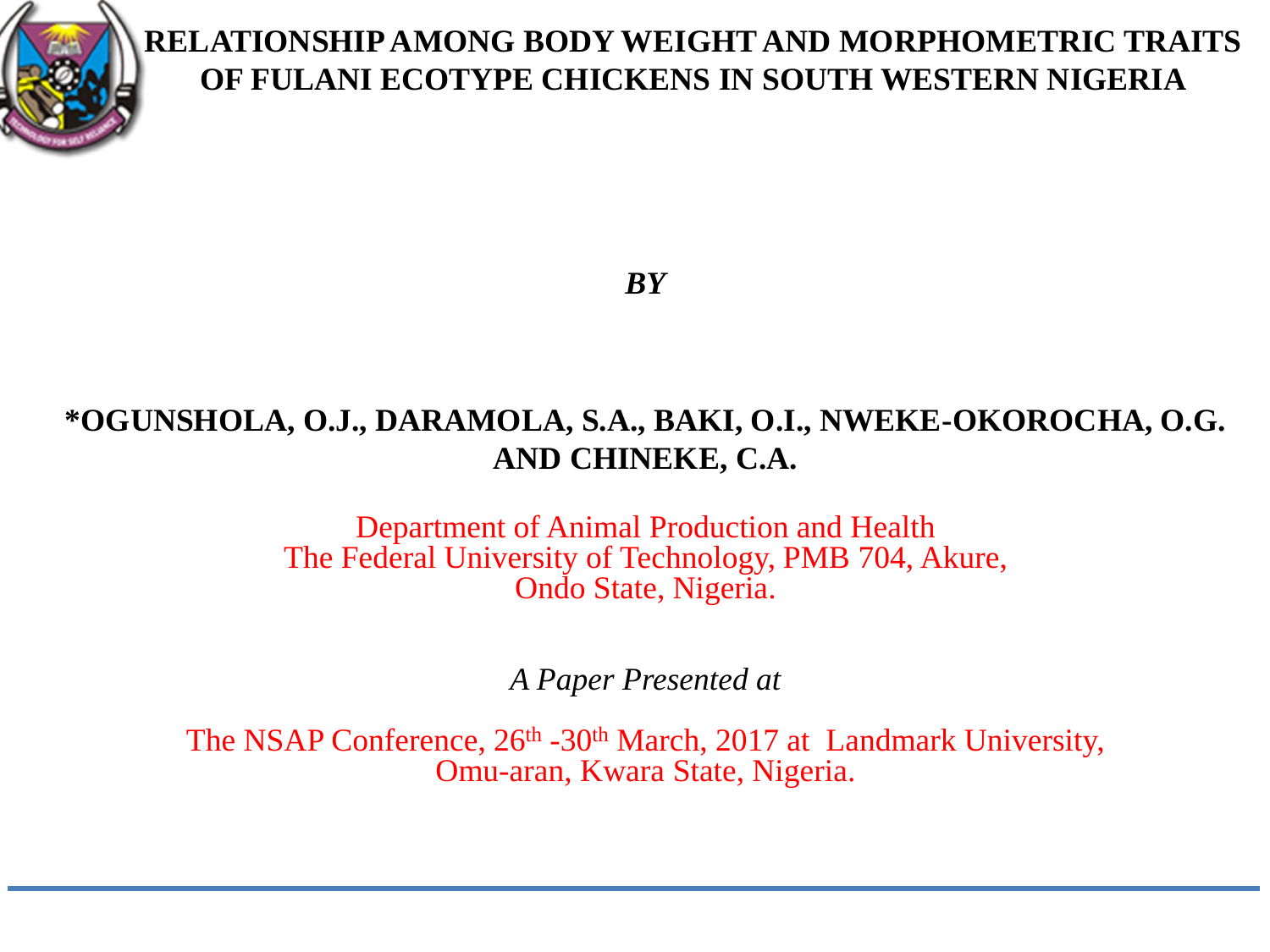

## **PRESENTATION OUTLINE**

- Introduction
- Materials and Methods 破
- Data collection and analysis 號
- Results and discussion 豒
- Conclusion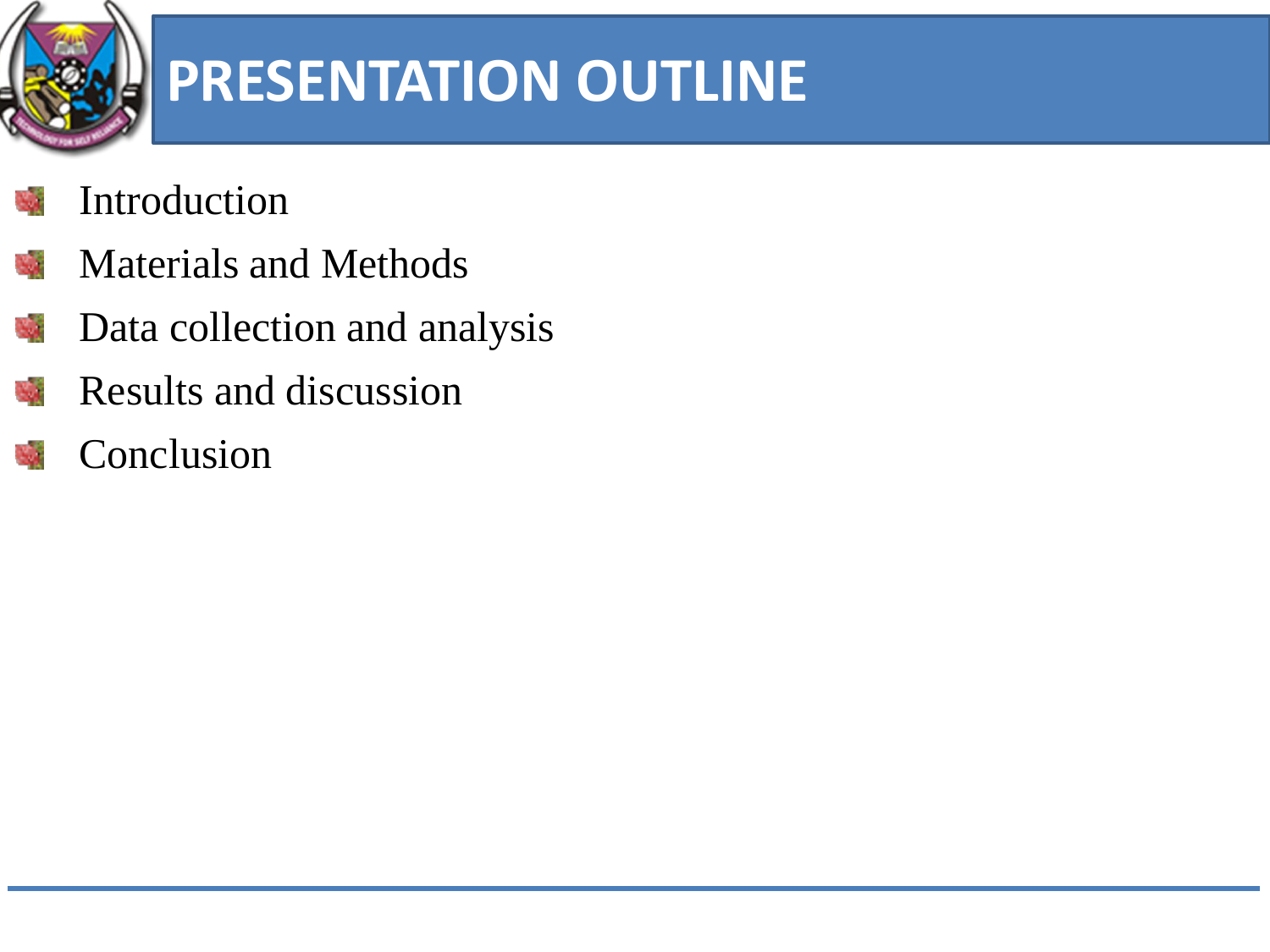

### **INTRODUCTION**

 $\Box$  The native chickens constitute about 80 percent of the 120 million poultry birds found in Nigeria (FMA and RD, 2006).

 $\Box$  These animals are also known for their adaptation superiority in terms of their resistance to endemic diseases and other harsh environmental conditions (Nwakpu *et al.,* 1999).

 Fayeye *et al.* (2005) described local chicken as a pool of heterogeneous individuals which differ in adult body weight and plumage.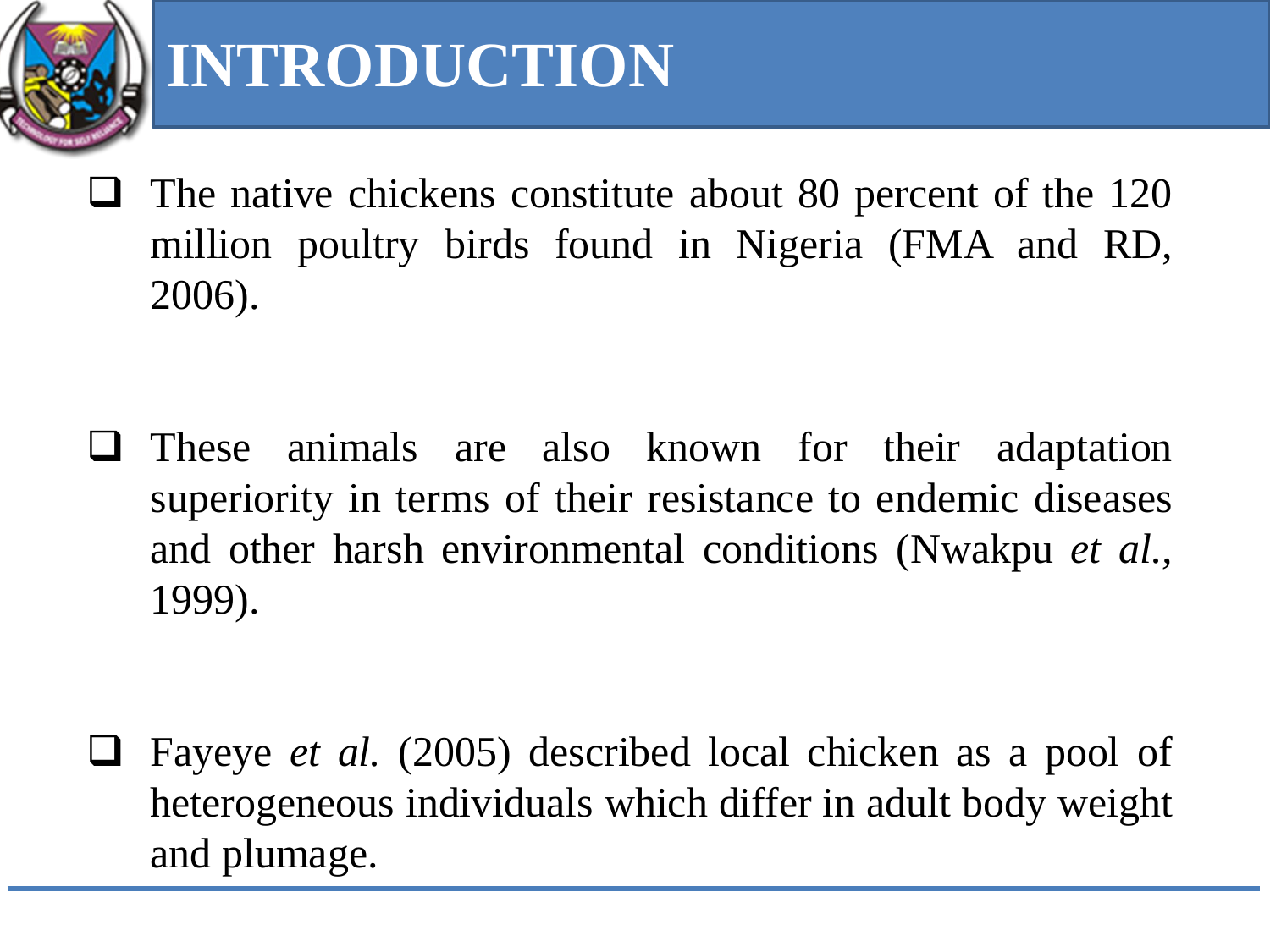

## Introduction cont'd

- There have been reports on the characterisation of the local chicken in Nigeria and its potential for egg and meat production (Adebambo, 2005).
- Olawoyin (2006) concluded that genetic improvement of Nigerian indigenous cockerels could help to alleviate the problems of animal protein shortage especially in the rural areas.

 It is important to have knowledge of the variation of morphometric traits in local genetic resources as such measurements have been discovered to be very useful in comparing body size and by implication, shape of animals (Latshaw and Bishop, 2001).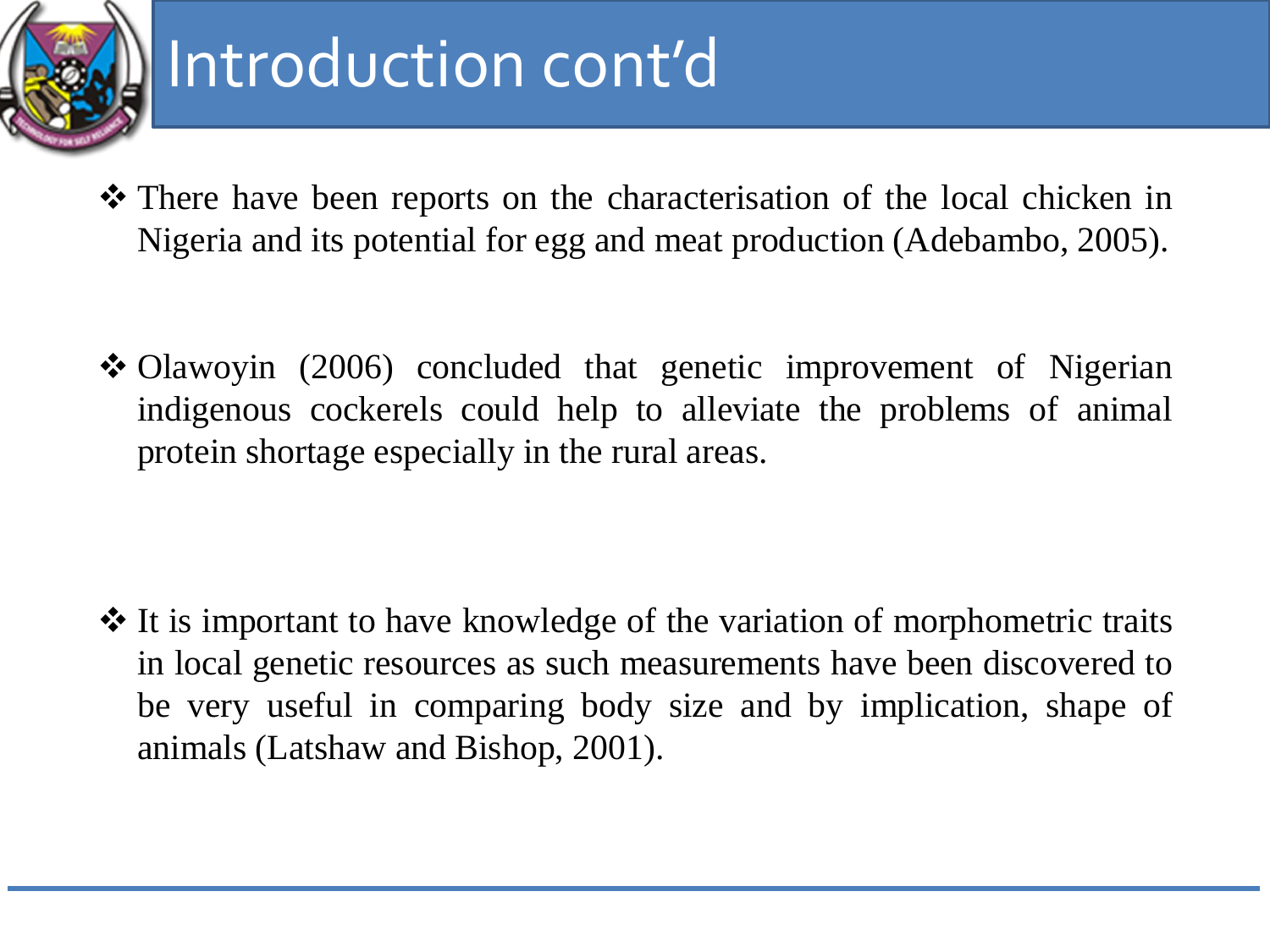

# **MATERIALS AND METHODS**

- **Experimental site**
- **Experimental Birds**
- **Data Collection and Analysis**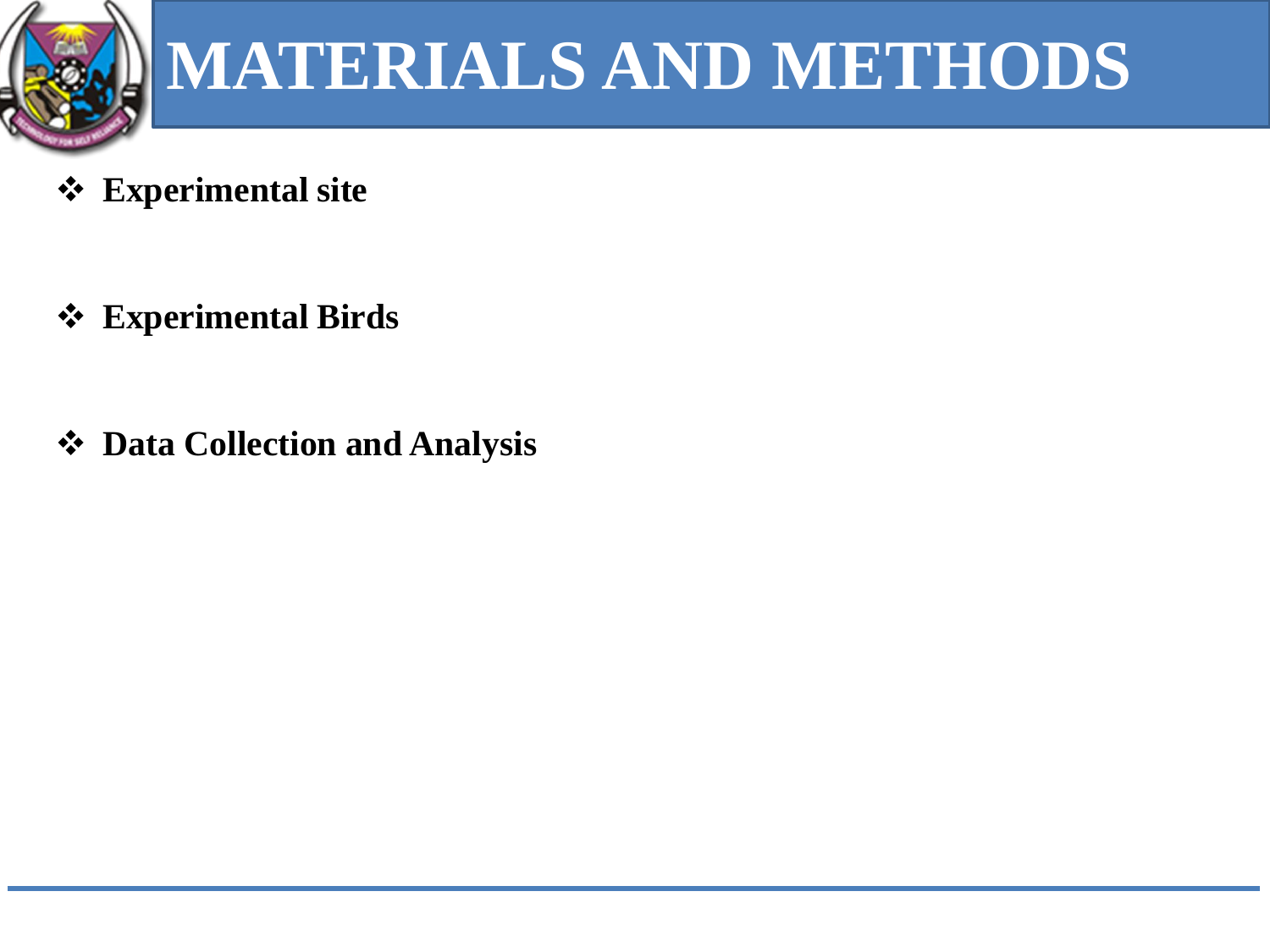

**Table 1: Simple genetic and phenotypic correlations analysis of body weight and morphometric traits**

| <b>Traits</b>       | <b>BW</b> | BL       | DL       | DC        | BG       | <b>NT</b> | <b>STT</b> | <b>HW</b> |
|---------------------|-----------|----------|----------|-----------|----------|-----------|------------|-----------|
| BW(g)               |           | $0.82**$ | $0.78**$ | $0.76**$  | $0.67**$ | $0.44**$  | $0.61**$   | $0.83**$  |
| $BL$ (cm)           | $0.79**$  |          | $0.80**$ | $0.72**$  | $0.63**$ | $0.49**$  | $0.58**$   | $0.82**$  |
| DL (cm) $0.72**$    |           | $0.75**$ |          | $0.62**$  | $0.56**$ | $0.48**$  | $0.43**$   | $0.91**$  |
| DC (cm) $0.75**$    |           | $0.67**$ | $0.56**$ |           | $0.62**$ | $0.37**$  | $0.50**$   | $0.64**$  |
| $BG$ (cm) $0.85**$  |           | $0.75**$ | $0.67**$ | $0.77**$  |          | $0.46**$  | $0.42**$   | $0.66**$  |
| NT (cm) $0.66**$    |           | $0.73**$ | $0.68**$ | $0.58**$  | $0.55**$ |           | $0.49**$   | $0.39**$  |
| $STT$ (cm) $0.50**$ |           | $0.55**$ | $0.48**$ | $0.48**$  | $0.38**$ | $0.53**$  |            | $0.52**$  |
| $HW (cm) 0.75**$    |           | $0.78**$ | $0.83**$ | $0.55***$ | $0.72**$ | $0.63**$  | $0.59**$   |           |

*\*\* Significantly (P<0.01) different*

*BW=Body weight, BL=Body length, DL=Drumstick length, DC=Drumstick circumference, BG=Breast Girth, NT=Nose to shoulder, STT=Shoulder to tail and HW=Height at withers.*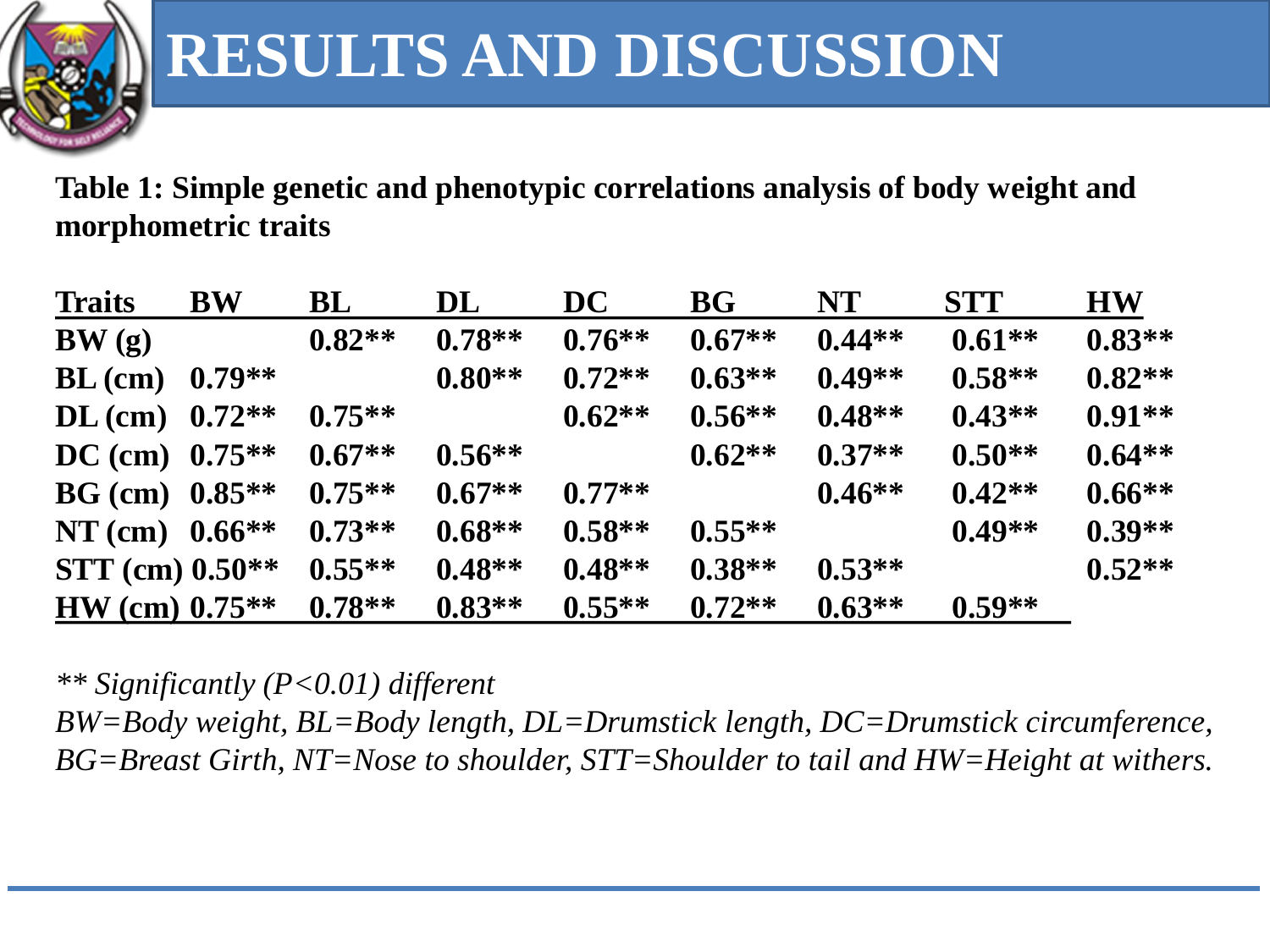

**Table 2: Shows Body weight predictive equation, Root Mean Standard Error and Coefficient of determination(R<sup>2</sup> ) for the fitted linear and quadratic models from morphometric traits.**

| <b>WEEK</b> | <b>TRAITS</b> |                | PREDICTIVE EQUATIONS                    | <b>RMSE</b> | $\mathbf{R}^2$ | <b>SIGNIFICANCE</b>    |
|-------------|---------------|----------------|-----------------------------------------|-------------|----------------|------------------------|
| 17          | $DL$ (cm)     | L              | $Y = -385.88 + 122.50DL$                | 103.64      | 61.36          | $< 0.0001$ ***         |
|             |               | Q              | $Y = -2234.82 + 433.12DL + 12.94DL2$    | 104.13      | 62.34          | $<0.0001***$           |
|             | $DC$ (cm)     | $\mathbf L$    | $Y = -431.08 + 143.97DC$                | 115.01      | 62.12          | $<0.0001***$           |
|             |               | Q              | $Y=5438.03-844.01DC+41.23DC2$           | 108.92      | 67.02          | $<0.0001***$           |
|             | $NT$ (cm)     | L              | $Y = -998.98 + 112.09NT$                | 102.87      | 61.93          | $<0.0001***$           |
|             |               | ${\bf Q}$      | Y=2490.26-263.54NT+10.07NT <sup>2</sup> | 103.84      | 62.55          | $<0.0001***$           |
|             | STT (cm)      | L              | $Y = -434.75 + 64.64ST$                 | 159.73      | 08.23          | $< 0.12$ ns            |
|             |               | Q              | $Y = -10.35 + 930.27ST - 18.89ST^2$     | 162.02      | 08.83          | $< 0.27$ <sup>ns</sup> |
|             | $HW$ (cm)     | $\mathbf L$    | $Y = -747.26 + 47.53$ HW                | 80.56       | 76.66          | $<0.0001***$           |
|             |               | ${\bf Q}$      | Y=1653.78-76.94HW+1.60HW <sup>2</sup>   | 80.17       | 77.69          | $< 0.0001$ ***         |
|             | BG (cm)       | L              | $Y = -1187.32 + 84.55BG$                | 90.34       | 70.64          | $<0.0001***$           |
|             |               | ${\bf Q}$      | Y=4984.54-372.92BG+8.44BG <sup>2</sup>  | 87.16       | 73.61          | $<0.0001***$           |
|             | $BL$ (cm)     | $\mathbf L$    | $Y = -1174.87 + 50.02BL$                | 115.93      | 51.65          | $<0.0001***$           |
|             |               | Q              | $Y=2413.20-110.90BL+1.80BL2$            | 117.40      | 52.13          | $< 0.0001$ ***         |
| 25          | $DL$ (cm)     | L              | $Y = -277.30 + 127.01 D L$              | 99.26       | 71.78          | $<0.0001***$           |
|             |               | Q              | Y=1366.18-139.59DL+10.68DL <sup>2</sup> | 98.99       | 72.76          | $<0.0001***$           |
|             | $DC$ (cm)     | $\overline{L}$ | $Y = -431.08 + 143.97DC$                | 115.01      | 62.12          | $< 0.0001$ ***         |
|             |               | ${\bf Q}$      | $Y=5438.03-844.01DC+41.23DC2$           | 108.92      | 67.02          | $< 0.0001$ ***         |
|             | $NT$ (cm)     | L              | $Y = -499.56 + 89.94NT$                 | 116.53      | 61.11          | $<0.0001***$           |
|             |               | ${\bf Q}$      | $Y=888.08-50.66NT+3.53NT2$              | 117.93      | 61.34          | $<0.0001***$           |
|             | STT (cm)      | L              | $Y = -1719.51 + 124.61ST$               | 125.61      | 54.81          | $< 0.0001$ ***         |
|             |               | Q              | Y=6193.83-540.64ST+13.95ST <sup>2</sup> | 125.94      | 55.91          | $<0.0001***$           |
|             | $HW$ (cm)     | L              | $Y = -531.32 + 46.35$ HW                | 87.86       | 77.89          | $<0.0001***$           |
|             |               | ${\bf Q}$      | Y=1876.65-76.09HW+1.54HW <sup>2</sup>   | 86.67       | 79.92          | $<0.0001***$           |
|             | BG (cm)       | L              | $Y = -1640.62 + 99.63BG$                | 85.31       | 79.16          | $< 0.0001$ ***         |
|             |               | ${\bf Q}$      | $Y=3526.51-256.46BG+6.11BG2$            | 84.23       | 80.28          | $<0.0001***$           |
|             | $BL$ (cm)     | $\mathbf{L}$   | $Y = -950.86 + 46.83BL$                 | 110.10      | 55.29          | $< 0.0001$ ***         |
|             |               | $\overline{Q}$ | $Y=4123.19-166.99BL+2.24BL2$            | 119.50      | 66.67          | $<0.0001***$           |

*\*\*\*=Significant (p<0.0001), ns= not significant, L=linear regression model, Q=Quadratic regression model, Y=body weight, RMSE= Root Mean Standard Error, R<sup>2</sup>=Coefficient of determination, BW=Body weight, BL=Body length, DL=Drumstick length, DC=Drumstick circumference, BG=Breast Girth, NT=Nose to shoulder, STT=Shoulder to tail and HW=Height at withers.*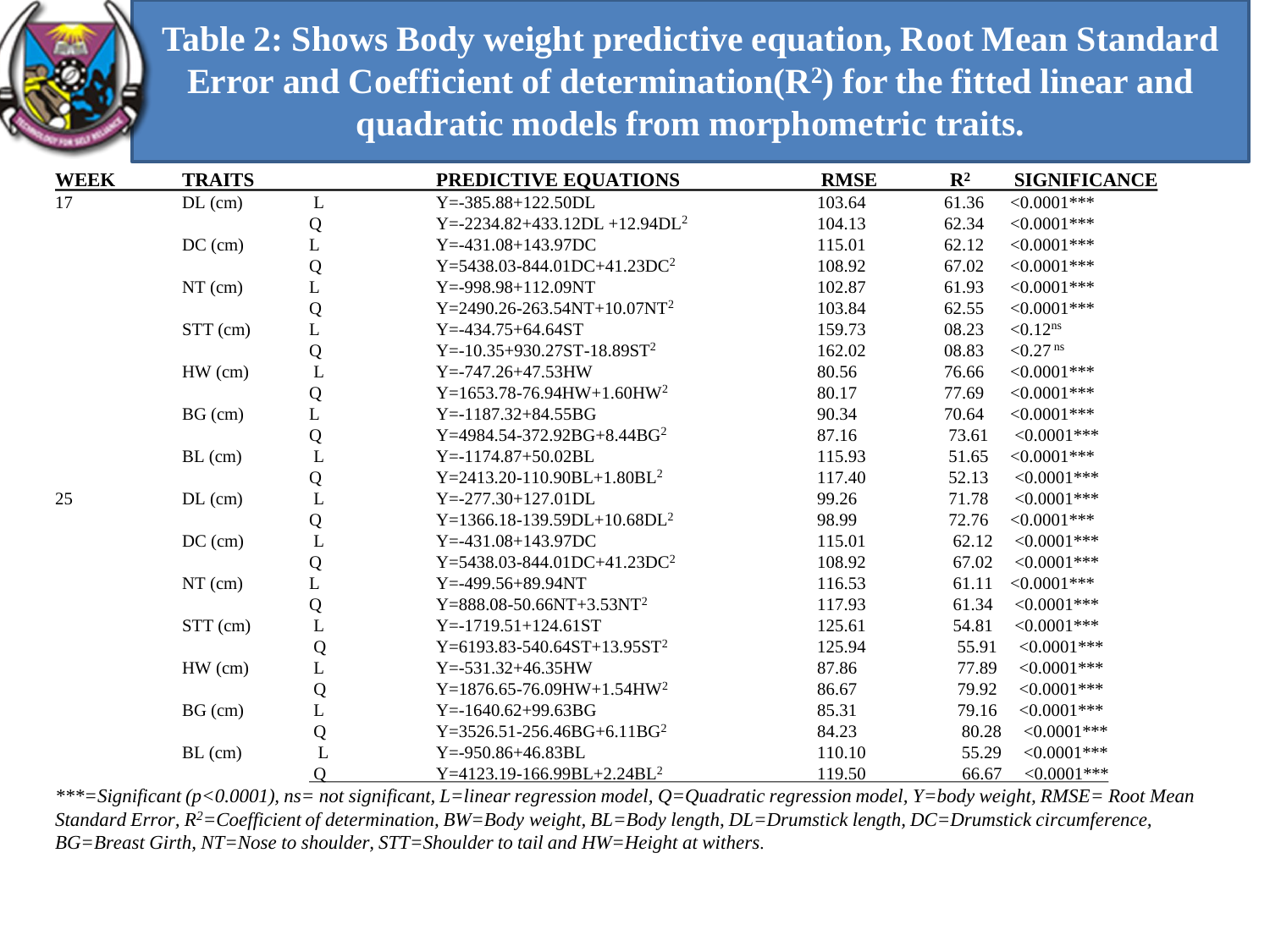

### **CONCLUSION**

 $\triangle$  From this study, positive relationships exist between body weights and morphometric traits (i.e. drumstick length, drumstick circumference, breast girth, nose to shoulder, shoulder to tail, body length and height at withers ) which can be used to predict the value of body weight at any period range from 17- 25 weeks old of Fulani ecotype chickens.

 Quadratic model is hereby recommended for body weight prediction and week 17 is recommended for sexing of Fulani ecotype chickens.